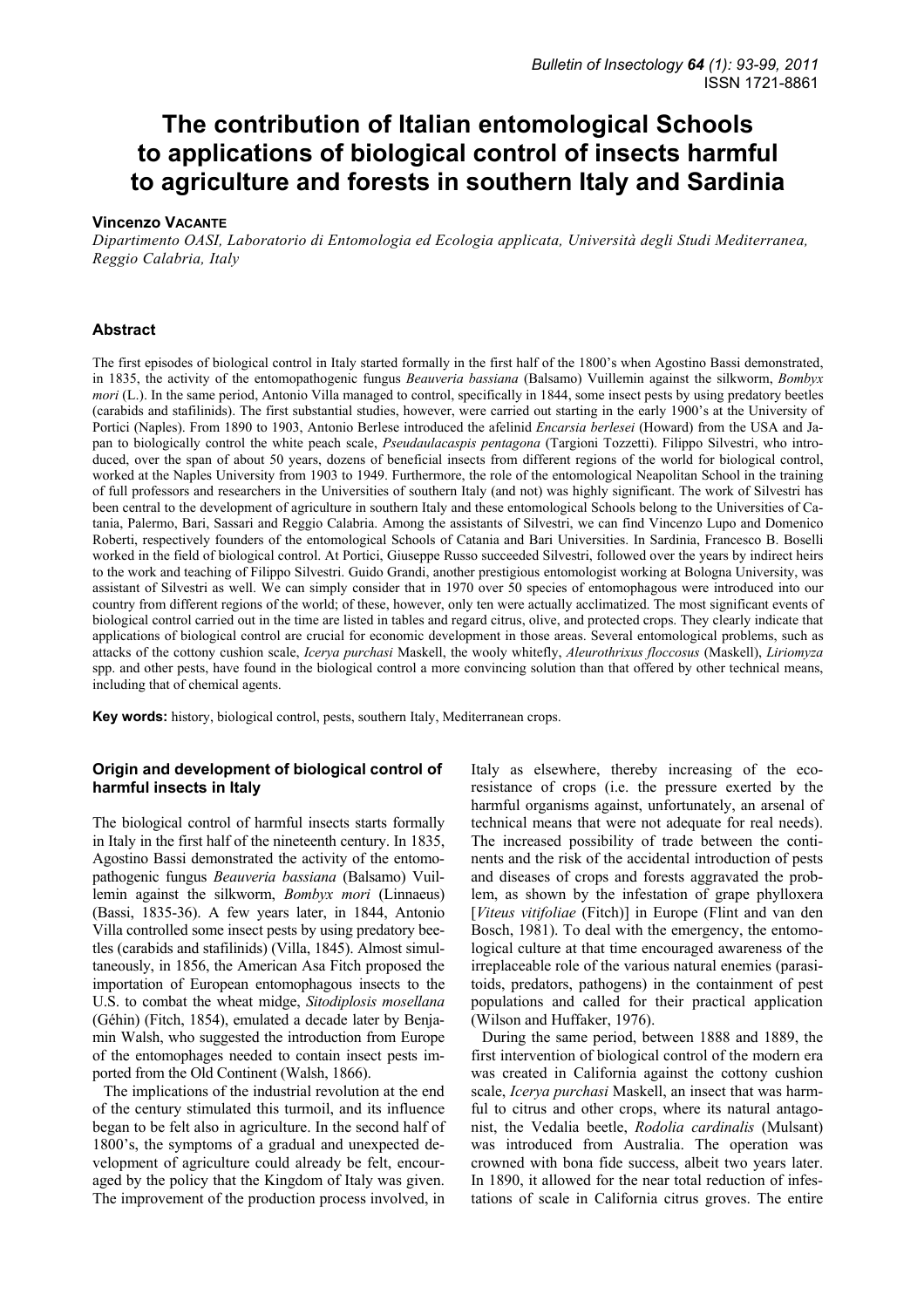project cost approximately \$5,000, compared to a positive effect on the citrus industry estimated at millions of dollars per year. Since then, the use of *R. cardinalis* registered a similar measure of success in over 50 countries around the world (DeBach and Rosen, 1991) and introduced a new way to control harmful insects (pests and other types). This last episode has a positive affect on the development of the biological control in Italy. The success in California was a starting block for numerous actions that were and are carried out in biological control in Italy, and this study acts as a summary of what happened from this point on in southern Italy and Sardinia. The main works and actions of the entomological Schools involved are clearly listed in tables. Southern Italy, in this study, is the territory including the regions of Campania, Puglia, Basilicata, Calabria and Sicily. Sardinia was also included for the analogy of its socioeconomic conditions.

# **The contributions of the entomological Schools of southern Italy and Sardinia**

The entomological Neapolitan School plays a key role in the development of the main strategy in Italy. Antonio Berlese, 1890-1903, and Filippo Silvestri later, from 1903 to 1949, would be the first to apply their work on an international scale and inaugurate the start of the applications of biological controls in Italy. Both of these specialists had a deep naturalistic culture, capable of examining entomological problems from an ecological viewpoint – a characteristic that was innovative for their time. Silvestri had, moreover, a good knowledge of languages, which allowed for an easy relationship with the most reliable scientific communities worldwide. The international scene at the time was focused on the successful conclusion of biological control projects of the Division of Biological Control of Department of Entomology of the University of California at Riverside, as previously described. Drawing on the North American experience, Berlese introduced *R. cardinalis* to Italy in 1901, achieving a success similar to that obtained in America (Ribaga, 1904). The same specialist achieved, between 1905 and 1906, the introduction of the afelinid *Encarsia berlesei* (Howard) from the USA and Japan to biologically control the white peach scale, *Pseudaulacaspis*  *pentagona* (Targioni Tozzetti), a pest that is harmful to mulberry (but also of peach and various other fruit trees) of oriental origin, found for the first time in Lombardy in 1885 and whose infections put the silkworm culture in Italy at great risk (Berlese, 1909-1925).

However, the most significant studies and actions were carried out by Silvestri, who introduced dozens of useful species from different regions of the world for biological control over the span of 50 years. Among the species introduced, we should take note of the mealybug destroyer, *Cryptolaemus montrouzieri* (Mulsant), the black lady beetles, *Chilochorus kuwanae* Silvestri and *Rhizobius lophantae* (Blaisdell), or the braconid *Opius concolor* Szepligeti (Silvestri, 1934-51). He also took great interest in the application of the biological control of scale insects and tephritids (olive fly, Mediterranean fruit fly). Silvestri died in 1949 after having laid the foundations of modern biological control in Italy. His scientific activity is documented by 470 publications, including the famous "Compendio di Entomologia applicata" (Applied Entomology Handbook) (1934-1951), which was unfortunately never completed. A salient aspect of his life was his active involvement in the foundation of the IOBC (International Organization for Biological Control of Noxious Animals and Plants), an international association that brings together over 3,000 specialists worldwide. This organization is still very active and a leader in the development of biological control in all parts of the world (Boller, 2005).

The work of this famous entomologist has been central to the development of agriculture in southern Italy – consider the fact that in 1970 over 50 species of useful insects were introduced into our country from different regions of the world; of these, however, only ten were actually acclimatized (table 1). Furthermore, the entomological Neapolitan School trained full professors and researchers in various Universities. The most important entomologists were called to work in the second half of the twentieth century in universities, research institutes and phytopathological observatories operating in southern Italy, as well as academic institutions of the Centre and North Italy. Among the assistants of Silvestri, we can find Vincenzo Lupo and Domenico Roberti, respectively founders of the entomological Schools of Catania and Bari Universities. In Sardinia Francesco B. Boselli worked in the field of biological control. At Portici,

**Table 1.** Main entomophagous species introduced in Italy by the entomological Neapolitan School.

| Entomophagous                            | Pest                                          | Reference                   |
|------------------------------------------|-----------------------------------------------|-----------------------------|
| Rodolia cardinalis (Mulsant)             | Icerya purchasi Maskell                       | Ribaga, 1904                |
| Encarsia berlesei (Howard)               | Pseudaulacaspis pentagòna (Targioni Tozzetti) | Berlese, 1909-1925          |
| Cryptolaemus montrouzieri (Mulsant)      | Pseudococcidae                                | Silvestri, 1934-1951        |
| Rhizobius lophanthae (Blaisdell)         | Diaspididae                                   | Silvestri, 1934-1951        |
| Chilocorus kuwanae Silvestri             | Diaspididae                                   | Silvestri, 1934-1951        |
| Opius concolor Szepligeti                | Bactrocera oleae (Rossi)                      | Silvestri, 1934-1951        |
| Leptomastix dactylopii Howard            | Planococcus citri (Risso)                     | Zinna, 1959                 |
| Metaphycus helvolus (Compere)            | Saissetia oleae (Olivier)                     | Viggiani, 1978              |
| Encarsia lahorensis (Howard)             | Dialeurodes citri (Ashmead)                   | Viggiani and Mazzone, 1978  |
| Metaphycus bartletti Annecke et Mynhardt | Saissetia oleae                               | Viggiani and Mazzone, 1980a |
| Encarsia pergandiella Howard             | Trialeurodes vaporariorum (Westwood)          | Viggiani and Mazzone, 1980b |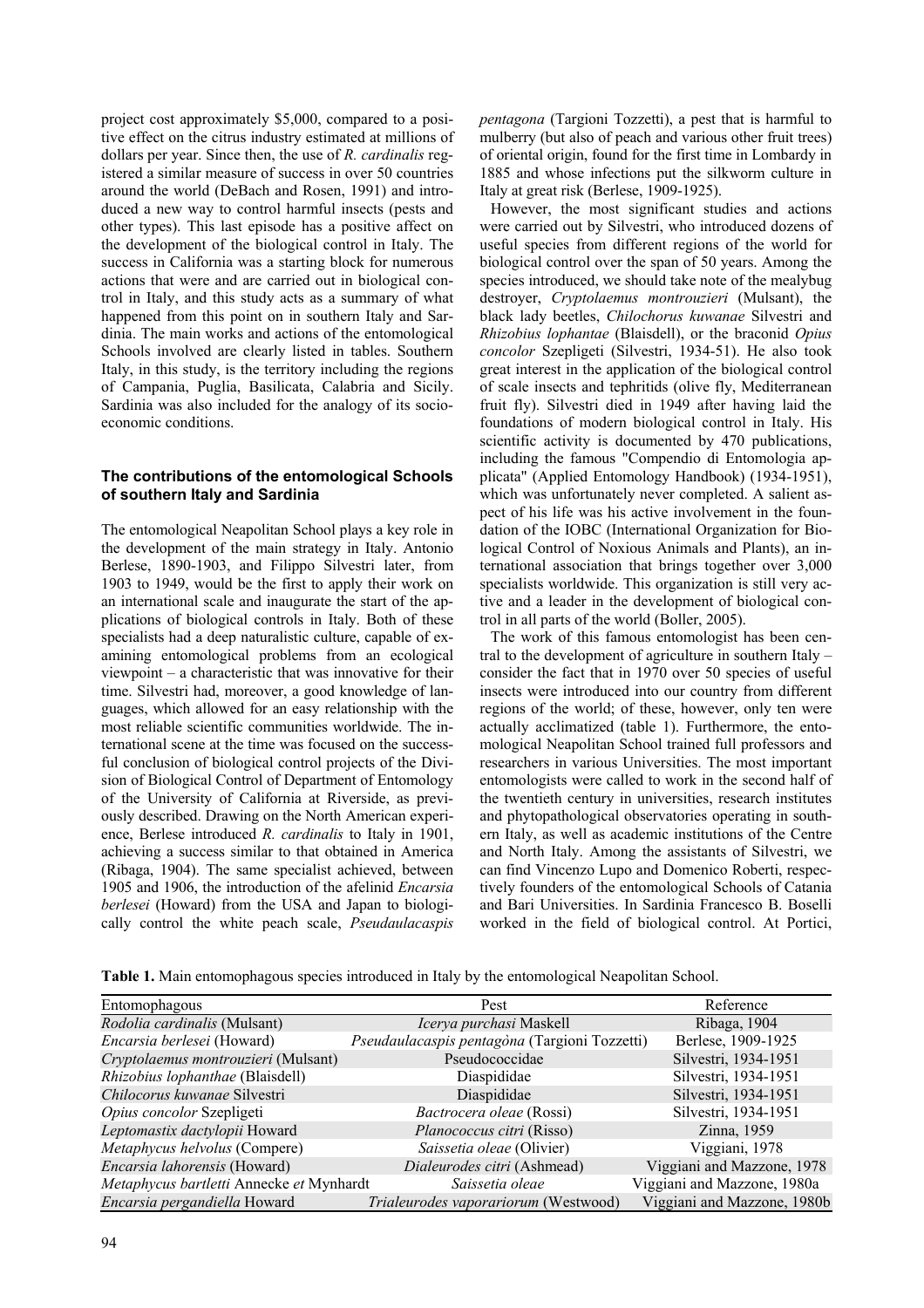Giuseppe Russo succeeded Silvestri, followed over the years by indirect heirs of the work and teaching of Filippo Silvestri. Guido Grandi, another great Italian entomologist who worked for and extended period of time at Bologna University, studied in Portici (Naples) and was an assistant of Filippo Silvestri.

Silvestri's death, however, did not interrupt the movement he had founded, as shown by the numerous introductions of entomophages subsequently made by Neapolitan entomologists, including several encyrtids such as *Leptomastix dactylopii* Howard (Zinna, 1959), *Metaphychus helvolus* (Compere) (Viggiani, 1978) and *M. bartletti* Annecke *et* Mynhardt (Viggiani and Mazzone, 1980a) and aphelinids as *Encarsia lahorensis* (Howard) (Viggiani and Mazzone, 1978) and *E. pergandiella* Howard (Viggiani and Mazzone, 1980b).

The entomological School of Catania University was founded in the 1950's thanks to Vincenzo Lupo, extending the work of Silvestri to Sicilian agriculture. Over time, various natural enemies of scales, whiteflies and leaf miners have been introduced to citrus crops in Sicily, such as the aphelinids *Aphytis lingnanensis* Compere, *A. melinus* DeBach (Inserra, 1966), *E. lahorensis* (Barbagallo *et al*., 1981), *Cales noacki* Howard (Longo *et al*., 1985), and *Eretmocerus debachi* Rose *et* Rosen (Longo *et al*., 1992), the encyrtids *L. dactylopii* (Longo and Benfatto, 1982) and *Ageniapsis citricola* Logvinovskaya (Conti *et al*., 2001), the coccinellids *C. montrouzieri* (Longo, 2002) and the eulophid *Citrostichus phyllocnistoides* (Narayanan) (Conti *et al*., 2001) (table 2). The results of the scientific experience gained with regard to citrus through *C. montrouzieri*, *L. dactylopii* and *Aphytis* spp. have encouraged the ESA (Ente di Sviluppo Agricolo, Agricultural Development Board) of the Sicilian Region to implement a mass production of the three beneficials, which can currently serve about 1,500 ha of citrus surface.

The scientific activity of the Catania entomological School has also been accompanied by international awards, including the role of convenor for the Working Group "Integrated Control in Citrus Fruit Control" of the Western Palaearctic Regional Section of IOBC, held by the writer for nearly a decade. Since the early 1980's, a new approach to biological control of pests on protected crops has been taken; this has mainly been focused on the study of indigenous biodiversity and is aimed at understanding the bio-ecology of different species involved and their practical use (table 3).

**Table 2.** Entomophagous species introduced on citrus crops by the Catania entomological School.

| Entomophagous                                                                   | Pest                              | Reference                |
|---------------------------------------------------------------------------------|-----------------------------------|--------------------------|
| Aphytis lingnanensis Compere<br>Aphytis melinus DeBach                          | Aonidiella aurantii (Maskell)     | Inserra, 1966            |
| Encarsia lahorensis (Howard)                                                    | Dialeurodes citri (Ashmead)       | Barbagallo et al., 1981  |
| Leptomastix dactylopii Howard                                                   | Planococcus citri (Risso)         | Longo and Benfatto, 1982 |
| Cales noacki Howard                                                             | Aleurothrixus floccosus (Maskell) | Longo et al., 1985       |
| Eretmocerus debachi Rose et Rosen                                               | Parabemisia myricae (Kuwana)      | Longo et al., 1992       |
| Ageniapsis citricola Logvinovskaya<br>Citrostichus phyllocnistoides (Narayanan) | Phyllocnistis citrella Stainton   | Conti et al., 2001       |
| Cryptolaemus montrouzieri (Mulsant)                                             | Planoccoccus citri                | Longo, 2002              |

**Table 3.** Indigenous and introduced natural enemies investigated in protected crops of the Ragusa province.

| Natural enemy                                               | Pest                                                                      | Reference                            |
|-------------------------------------------------------------|---------------------------------------------------------------------------|--------------------------------------|
| <i>Therodiplosis persicae</i> Kieffer                       | Tetranychus urticae Koch                                                  | Vacante, 1981                        |
| Phytoseiulus persimilis Athias Henriot                      | Tetranychus urticae                                                       | Vacante and Firullo, 1983            |
| Dyglyphus isaea (Walker)                                    | Liriomyza spp.                                                            | Vacante et al., 1988                 |
| Beauveria bassiana (Balsamo) Vuillemin                      | Otiorhynchus spp.                                                         | Magnano di San Lio and Vacante, 1989 |
| Orius laevigatus (Fieber)                                   | Frankliniella occidentalis (Pergande) Vacante and Tropea Garzia, 1993a, b |                                      |
| Amblyseius cucumeris (Oudemans)                             | Frankliniella occidentalis                                                | Vacante and Tropea Garzia, 1993c     |
| Nesidiocoris tenuis (Reuter)                                | <i>Bemisia tabaci</i> Gennadius<br>Trialeurodes vaporariorum (Westwood)   | Vacante and Tropea Garzia, 1994a, b  |
| Neozygites parvispora (McLeod et Carl)                      | Frankliniella occidentalis                                                | Vacante et al., 1994                 |
| Verticillium lecanii (Zimmerman)                            | Bemisia tabaci<br>Trialeurodes vaporariorum                               | Cacciola et al., 1995                |
| <i>Eretmocerus mundus</i> Mercet                            | Bemisia tabaci                                                            | Vacante et al., 1995                 |
| Podisus maculiventris (Say)<br>Podisus nigrispinus (Dallas) | <i>Chrysodeixis chalcites</i> (Esper)                                     | Vacante <i>et al.</i> , 1996         |
| Coenosia attenuata Stein                                    | Bemisia tabaci<br>Trialeurodes vaporariorum                               | Vacante, 2000                        |
| Aphidius matricariae Haliday                                | Myzus persicae Sulzer                                                     | Vacante, 2000                        |
| Beauveria bassiana                                          | Bemisia tabaci<br>Frankliniella occidentalis                              | Vacante <i>et al.</i> , 2001a, b     |
| <b>Bacillus thuringiensis Berliner</b>                      | Chrysodeixis chalcites                                                    | Vacante <i>et al.</i> , 2001c        |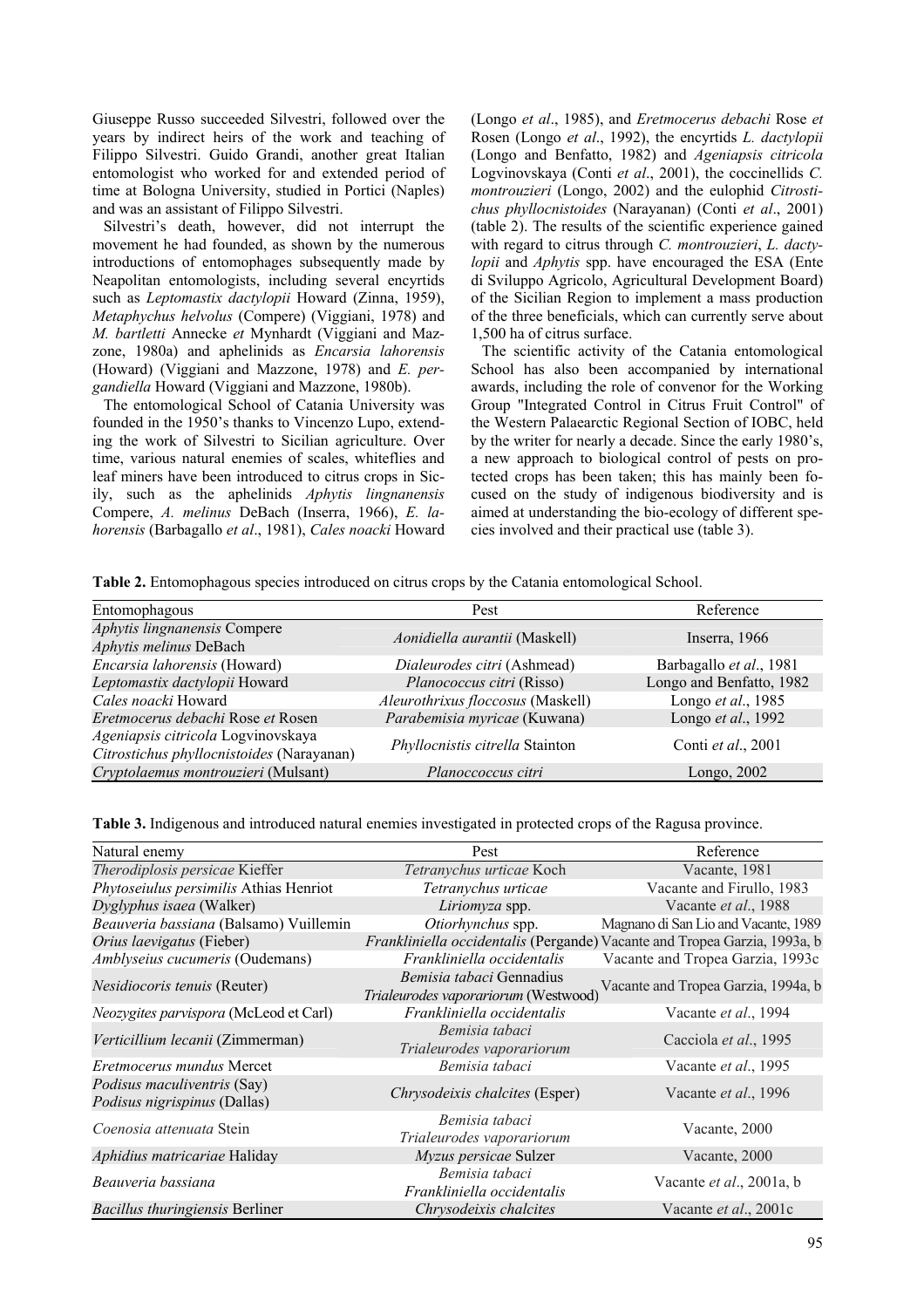The natural enemies that were investigated include, in chronological order, the cecidomyiid *Therodiplosis persicae* Kieffer [= *Feltiella acarisuga* (Vallot)] (Vacante, 1981), the phytoseiid mite *Phytoseiulus persimilis* Athias Henriot (Vacante and Firullo, 1983), the eulophid *Dyglyphus isaea* (Walker) (Vacante *et al*., 1988), the antocorid *Orius laevigatus* (Fieber) (Vacante and Tropea Garzia 1993a, 1993b), the phytoseiid mite *Amblyseius cucumeris* (Oudemans) (Vacante and Tropea Garzia, 1993c), the mirid *Nesidiocoris tenuis* (Reuter) (Vacante and Tropea Grazia, 1994a, 1994b), the aphelinid *E. mundus* Mercet (Vacante *et al*., 1995), the muscid *Coenosia attenuata* Stein, and the aphidiid *Aphidius matricariae* Haliday (Vacante, 2000). Moreover, there has been a clear assessment of role of different entomopathogenic fungi, such as *Beauveria bassiana* (Balsamo) Vuillemin against *Otiorhynchus* spp. (Magnano di San Lio and Vacante, 1989), tobacco whitefly (Vacante *et al*., 2001a) and western flower thrips (Vacante *et al*., 2001b), *Neozygites parvispora* (McLeod *et* Carl) against the western flower thrips (Vacante *et al*., 1994) and *Verticillium lecanii* (Zimmerman) against the tobacco whitefly (Cacciola *et al*., 1995). *Bacillus thuringiengis* Berliner (Vacante *et al*., 2001c), the spined soldier bug, *Podisus maculiventris* (Say), and the stink bug, *P. nigrispinus* (Dallas) (Vacante *et al*., 1996) have been assessed against the tomato looper, *Chrysodeixis chalcites* (Esper).

The results of studies carried out on the protected crops allowed for the development of protocols that were alternatives with respect to those applied in greenhouses in Central and Northern Europe (Hussey and Scopes, 1985), which are largely ineffective in the Mediterranean cold glasshouses. The study of indigenous biodiversity has offered numerous ideas, some of which now have a practical application in other Mediterranean regions, such as the mirid bug *N. tenuis*, positively assessed in the defence of tomatoes in protected crops in the Ragusa province (Sicily) and currently used on over 2,500 ha of tomato greenhouses in Almeria in Spain and over the same area in Morocco. Even in protected crops, methods of mass production of some beneficial insects were defined (*Ph. persimilis*) (Vacante *et al*., 1989).

The first programs of the entomological School at Palermo University date back to the 1960's. The most famous program was created by Salvatore Monastero, who arranged a mass rearing of the braconid *Opius concolor*, employed against the olive fruit fly, *Bactrocera oleae* (Rossi), in collaboration with Pietro Genduso and with the help of IOBC, producing a series of inundating interventions (Monastero and Delanoue, 1966; Monastero and Genduso, 1963). During the same period, tests of biological control of the citrus mealybug, *Planococcus citri* (Risso) were carried out, using the Australian lady beetle, *C. montrouzieri* (Liotta and Mineo, 1964). Some time afterwards, with successful results in Sicily, the aphelinid *Encarsia lahorensis* (Howard) was introduced against the citrus whitefly, *Dialeurodes citri* (Ashmead), which had infested citrus orchards of the Palermo countryside since 1968 (Liotta, 1978). In 1980, following the appearance of the wooly whitefly, *Aleurothrixus floccosus* (Maskell) in Sicily, the aphelinid *C.* 

*noacki* and the platigastrid *Amitus spiniferus* (Brèthes) were introduced – the first species had an immediate effect (Liotta and Maniglia, 1983), whereas the response of the latter had mid-term positive effects. In 1988, the encyrtid *Comperiella bifasciata* Howard (Liotta *et al*., 1990) was introduced to control the California red scale, *Aonidiella aurantii* (Maskel) and the aphelinid *Encarsia herndoni* (Girault) (Viggiani and Liotta, 1990) against the Glover scale, *Lepidosaphes gloveri* (Packard). *Encarsia herndoni* gave the most striking result, controlling a pest that for about 50 years was considered the citrus trees' greatest threat. Today *L. gloveri* is simply an entomological curiosity (Liotta *et al*., 2003).

The entomological School of Bari University was founded in 1965 by Domenico Roberti, another assistant of the legendary Silvestri. In the field of biological control, Roberti acquired basic knowledge on taxonomy, morphology and bio-ecology of natural enemies of important pests of the Mediterranean agro-ecosystems, including olive groves. Its contributions in the biological control include the study of two cecidomiids, *Phaenobremia aphidimyza* (Rondani), predator of *Aphis* (*Doralis*) *frangulae* Koch (Roberti, 1946), and *T. persicae* (Roberti, 1955), natural enemy of the two-spotted spider mite *Tetranychus urticae* Koch, and of the coccinellid *Scymnus* (*Nephus*) *kiesenwetteri* Mulsant (Roberti, 1977). He studied the entomophagous organisms of the olive fruit fly, *Bactrocera oleae* (Roberti and Monaco, 1967; Roberti, 1969), the parasitoids of Mediterranean black scale, *Saissetia oleae* (Olivier) (Roberti, 1980-1981a) and the hosts of braconid parasitoids of *Prays* (Roberti, 1980-1981b). Recently, it has been evaluated the action of entomopathogenic nematodes in the biological control of the pests of the forest environment (Tarasco, 2005) and of the peach flatheaded rootborer, *Capnodis tenebrionis* (L.) (Marannino and De Lillo, 2007).

The entomological School at the Mediterranean University of Reggio Calabria has a relatively recent history, established in the 1980's. During almost three decades it has changed its structure, present in a composite matrix, partly deriving from Portici and Catania Universities, or related, as in the case of the writer, to other extended visit or studies connected to work elsewhere. Since the University's foundation, there have been many interesting achievements – such as a mass production of entomophages, developed by ENEA in Lamezia Terme (Catanzaro) with funds from the MIUR (Vacante and Benuzzi, 2004), as well as the study of important parasitoids and predators of pests of protected crops and pinewood, and testing the effectiveness on pests of natural substances.

A summary of the contribution of the entomological School of Sassari University, in Sardinia, is not easy – be it for the skilled interventions recorded over time as well as the amount of scientific contributions on the most important agro-ecosystems, such as citrus, olive grove, horticultural, greenhouse and open field, and the Mediterranean forest. Among the first biological control measures, we should highlight the introductions of meloid *Zonabris variabilis* Pallas and bombiliids *Cytherea obscura* Fabricius and *Systoechus ctenopterus* (Mikan) for containment of invasions of the Moroccan lo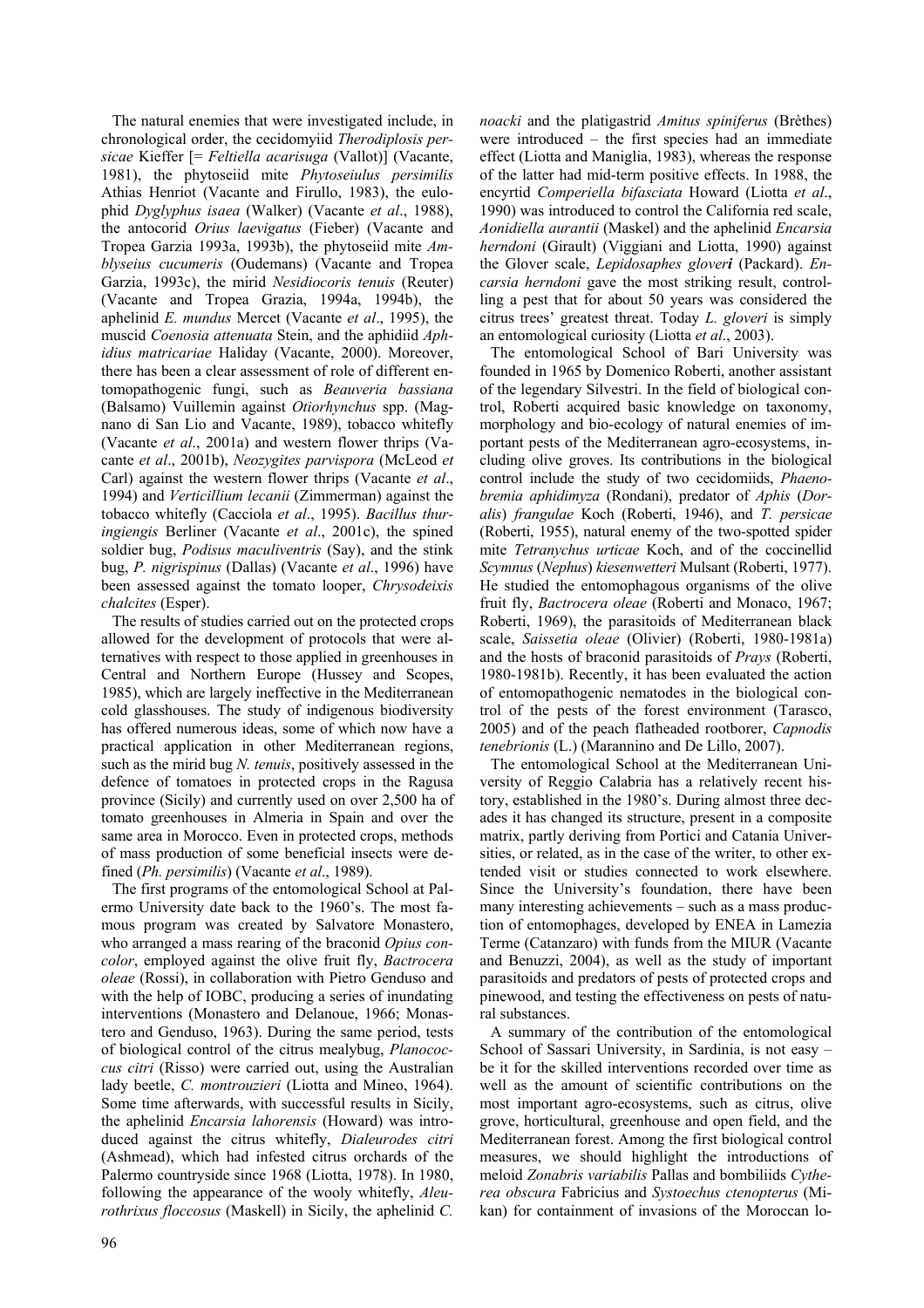cust, *Dociostaurus maroccanus* (Thunberg), made by "Osservatorio per le malattie delle piante" (Observation group for plant disease) of Cagliari since the time of Francesco B. Boselli (Paoli and Boselli, 1947). Over the past 40 years, the Sassari School has been among the most active in the study of biological control of crops and forests from pest attack. Romolo Prota had supported, thanks to encouragement from his friend Raffaele Cavalloro, a renowned entomologist at the EU Joint Research Centre in Ispra (Varese), the transfer of modern strategies for the control of pests, giving priority to the achievement of scientific objectives closely linked to the unique characteristics of the environment in Sardinia and its preservation. The promotion and implementation of the CNR Institute on Biological Control of the Environment within the Sassari research area, which he directed from 1989, fall within this context. The focus on the biological equilibria that govern the agro-ecological systems involving all of the Sassari School has led over the years to a series of studies aimed at understanding the role of antagonists of insect pests on crops and forests (Prota *et al*., 1991, 1996), with a canny use of modern methods on ecological and statistical analysis. Numerous studies have focused on the biological and integrated pest management (IPM) of citrus and olive groves, as well as horticultural crops and the forest environment (Ortu and Prota, 1986; Delrio *et al*., 1991, 2005). In the operational context, we must highlight the importance of protocols regarding the control of different crops and the development, in the 1990's, of mass production of *L. dactylopii*, *O. concolor* and the mirid bug, *Macrolophus caliginosus* Wagner, at the CRAS (Centro Regionale Agrario Sperimentale) in Cagliari and used in biological control projects for citrus and olive tress, as well as vegetable cultivation.

## **Conclusions**

In the past century, the results of experience in key agricultural sectors in southern Italy and their practical implications clearly indicate that applications of biological control are crucial for economic development. Several entomological problems, such as attacks of *Icerya purchasi*, *Aleurothrixus floccosus*, *Liriomyza* spp. and other pests, have found in the biological control a more convincing solution than that offered by other technical means, including that of chemical treatment. The high and unusual infestations of *I. purchasi* that have occurred in the latter period on citrus trees as a result of the irrational use of neonicotinoids and deltamethrin or other pyretroids, notoriously non-selective for *Rodolia cardinalis* and other beneficial organisms, indirectly confirm this aspect. The same consideration can be applied to vast infestations of leaf miners and whiteflies in protected crops as a result of treatments with broadspectrum pesticides, which are not selective for natural populations of *Diglyphus isaea*, parasitoid of leaf miners, nor of *Nesidiocoris tenuis*, predator of whiteflies and other small arthropods.

Among the entomological Schools of southern Italy, that of Naples has played a leading role, especially in the first half of the last century, and has led to a highlyinnovative change of direction, with serious implications of a technical, scientific and social nature. The entomologists involved, directly or indirectly as heirs of Silvestri's assistants, collected and developed the theoretical formulation and application of the Master, planning solutions for the problems of biological control in a radical way. The economic and ecological results have been crucial for both individual farms and for farming communities. The application of biological control has had positive repercussions not only for the agricultural environment, but also for the social context in which it took place. We should note, however, that the assessment of environmental impact and the results of biological control are not always possible in the short to medium term.

Along general lines, southern Italy gives priority to citrus and olive groves. It should be clear, however, that the fortuity of interventions on citrus was due in part to two specific contingencies, wisely used from the outset – the particular ecology of the citrus grove and the considerable amount of beneficial organisms that were made available by the scientific world, such as the aforementioned Division of Biological Control University of California.

The lower number of projects on olive trees is explained by the limited extension of areas dedicated to olive cultivation, the agro-ecosystem ecology, characterized by a framework of insect species poorer than citrus, and with lower risk of introduction of new pests from other areas of the world. In short, the relative lack of the populations of olive-harming insects has not requested a sufficient *corpus* of specific research, with respect to citrus, aside from that of the olive fly.

The case of protected crops is drastically different, where studies have been carried out mainly by researchers working at the University of Catania, although referring in part to other cultural matrices. The method adopted has opened a new path for managing relationships of operators with the pests of protected crops. The validity of the results has finally been recognized, not without some difficulty, by other Mediterranean researchers, initially more inclined to pander to the protocols implemented in the greenhouses of Central and Northern Europe, sometimes conditioned by the interests of producers of natural enemies. Today, the technique tested in Sicily is applied with success on large areas of greenhouses in southern Italy and in other agricultural areas of the Mediterranean countries.

With regard to forests, setting aside the use of *Bacillus thuringiensis* against insect defoliators, other practical programs have not been implemented in the southern regions. The studies on the entomopathogenic nematodes can be considered as an academic approach.

#### **References**

BASSI A., 1835-1836.- *Del mal del segno, calcinaccio o moscardino, malattia che affligge i bachi da seta e sul modo di liberarne le bigattaie anche le più infestate*, I Teoria, II Pratica.- Orcesi, Lodi, Italy.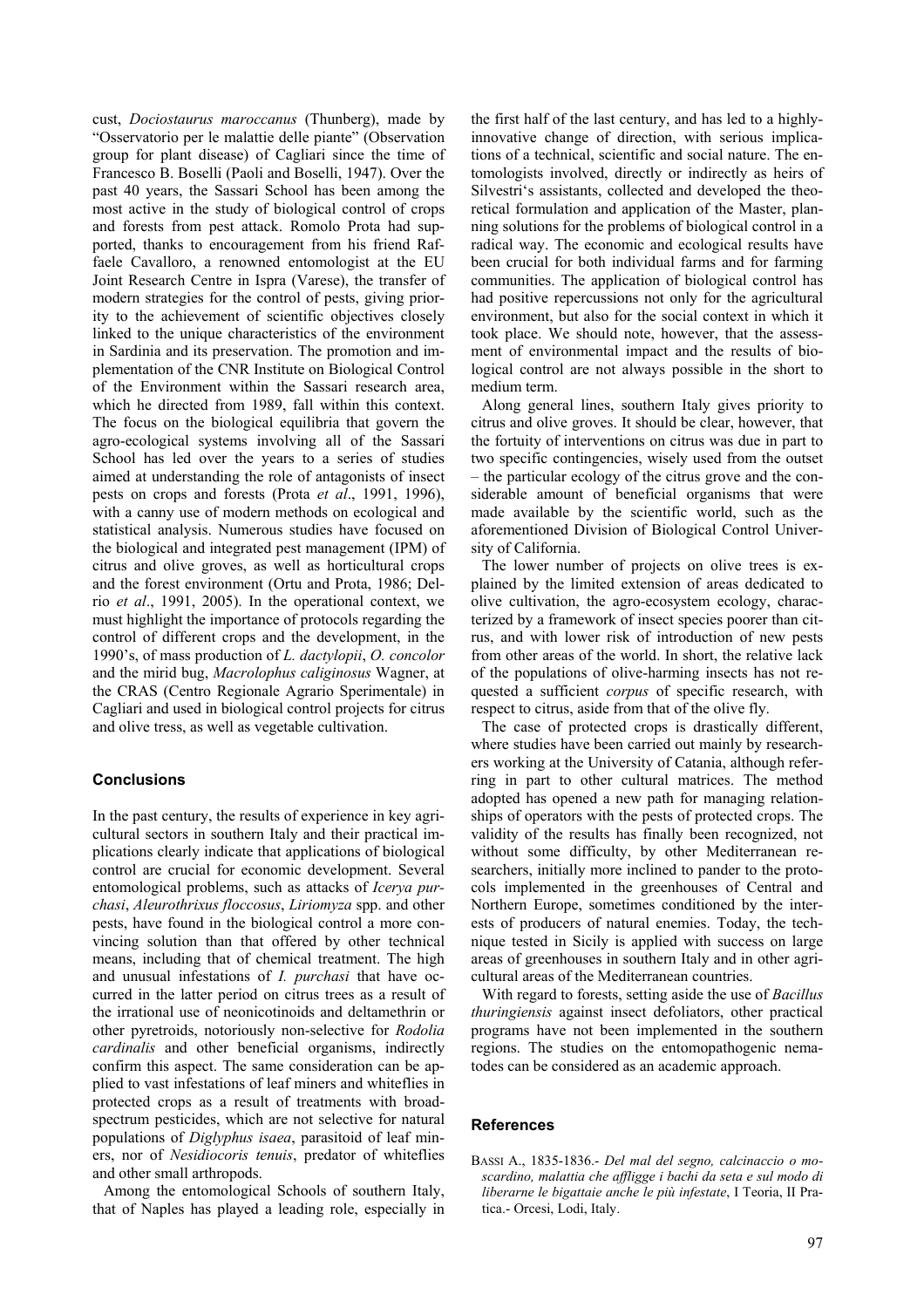- BARBAGALLO S., LONGO S., PATTI I., 1981.- Primi risultati di lotta biologica integrata in Sicilia orientale contro il Cotonello e il Dialeurode degli agrumi.- *Fruits*, 36: 115-121.
- BERLESE A., 1909-1925.- *Gli Insetti*, 2 voll.- SEI, Milano, Italy.
- BOLLER E. F., 2005.-  $50<sup>th</sup>$  anniversary of IOBC, a historical *review. Celebration at the 10<sup>th</sup> general assembly of IOBC wprs of September 20*.- Dijon, France.
- CACCIOLA S. O., VACANTE V., TROPEA GARZIA G., MAGNANO DI SAN LIO G., 1995.- Selection of fungicide-resistant strains of *Verticillium lecanii*.- *Mededelingen van de Faculteit Landbouwwetenschappen Rijksuniversiteit Gent*, 60 (3a): 725-733.
- CONTI F., RACITI E., CAMPO G., SISCARO G., REINA P., 2001.- Controllo biologico di *Phyllocnistis citrella*. Difesa degli agrumi, lotta integrata in Sicilia.- *L'Informatore Agrario*, 57: 57-60.
- DEBACH P., ROSEN D., 1991.- *Biological control by natural enemies*.- Cambridge University Press, New York, USA.
- DELRIO G., FLORIS I., LENTINI A., LUCIANO P., ORTU S., PROTA R, 1991.- Osservazioni sulla lotta biologica adottata in colture protette di pomodoro in Sardegna, pp. 347-353. In: *Atti XVI Congresso Nazionale di Entomologia*, 23-28 September 1991, Bari/Martina Franca, Italy.
- DELRIO G., LENTINI A., SATTA A., 2005.- Biological control of olive fruit fly through inoculative releases of *Opius concolor* Szèpl.- *Bulletin OILB/wprs*, 28 (9): 53-58.
- FITCH A., 1854.- *Sixth, seventh, eight and ninth reports on the noxious, beneficial and other insects of the state of New York*.- Albany, New York, USA.
- FLINT M. L., VAN DEN BOSCH R., 1981.- *Introduction to integrated pest management*.- Plenum Press, New York, USA.
- HUSSEY N. W., SCOPES N., 1985.- *Biological pest control, the glasshouse experience*.- Blandford Press, Poole Dorset, UK.
- INSERRA S., 1966.- Introduzione ed acclimatazione di due *Aphytis* (*A. melinus* DeBach ed *A. lignanensis* Compere) parassiti ectofagi di alcune cocciniglie degli agrumi.- *Tecnica Agricola, Catania*, 18: 176-186.
- LIOTTA G., 1978.- Introduzione in Sicilia della *Prospaltella lahorensis* How. (Hym. Aphelinidae) parassita specifico del *Dialeurodes citri* (Ashm.) (Hom. Aleyrodidae).- *Atti Giornate Fitopatologiche*: 231-236.
- LIOTTA G., MANIGLIA G., 1983.- Ruolo di *Cales noacki* How. (Hym. Aphelinidae) nel controllo di *Aleurothrixus floccosus* (Mask.) in Sicilia.- *Phytophaga: Rivista di entomologia e acarologia mediterranea*, 1: 133-142.
- LIOTTA G., MINEO G., 1964.- Prove di "lotta biologica artificiale" contro lo *Pseudococcus citri* R. (Cotonello degli agrumi).- *Bollettino dell'Istituto di entomologia agraria e dell'Osservatorio di fitopatologia di Palermo*, 5: 129-142.
- LIOTTA G., MANIGLIA G., AGRÒ A., SALVIA F., 1990.- Sull'introduzione in Italia di *Comperiella bifasciata* How. (Hym. Encyrtidae) ed *Encarsia herndoni* (Girault) (Hym. Aphelinidae) parassitoidi di Diaspididi degli agrumi.- *Atti Giornate Fitopatologiche*, 1: 273-280.
- LIOTTA G., AGRO' A., LO PINTO M., 2003.- Biological control in the citrus groves in the last 50 year. Three successful case in western Sicily.- *Bulletin IOBC/wprs*, 26 (6): 171-173.
- LONGO S., 2002.- La lotta biologica nell'agrumeto.- *Informatore Fitopatologico*, 52 (11): 37-42.
- LONGO S., BENFATTO D., 1982.- Utilizzazione di *Leptomastix dactylopii* How. per la lotta biologica al cotonello degli agrumi in Sicilia orientale.- *L'Informatore Agrario*, 38 (9): 19671-19676.
- LONGO S., RAPISARDA C., RUSSO A., 1985.- Risultati del controllo biologico dell'*Aleurothrixus floccosus* (Maskell) in agrumeti della Sicilia orientale, pp. 841-848. In: *Atti XIV Congresso nazionale italiano di Entomologia*, 28 May - 1 June 1985, Palermo, Erice, Bagheria, Italy.
- LONGO S., PATTI I., RAPISARDA C., RUSSO A., 1992.- Biological control of *Parabemisia myricae* with *Encarsia meritoria* and *Eretmocerus* sp. in Italy.- *Proceedings of International Society of Citriculture*, 3: 956-958.
- MAGNANO DI SAN LIO G., VACANTE V., 1989.- Attività entomopatogena di due specie di *Beauveria* nei confronti di oziorrinchi della fragola.- *La difesa delle piante*, 12 (1-2): 119-126.
- MARANNINO P., DE LILLO E., 2007.- The peach flatheaded rootborer, *Capnodis tenebrionis* (L.), and its enemies.- *Bulletin IOBC/wprs*, 30 (1): 197-200.
- MONASTERO S., DELANOUE P., 1966.- Un grande esperimento di lotta biologica artificiale contro la mosca delle olive (*Dacus oleae* G.) a mezzo dell'*Opius c. siculus* Mon. in Sicilia (Palermo, luglio-ottobre 1966).- *Bollettino dell'Istituto di entomologia agraria e dell'Osservatorio di fitopatologia di Palermo*, 6: 145-196.
- MONASTERO S., GENDUSO P., 1963.- Prove di lotta biologica artificiale contro la mosca delle olive (*Dacus oleae*) realizzate in pieno campo, a mezzo di *Opius siculus* Mon. nel 1962.- *Bollettino dell'Istituto di entomologia agraria e dell'Osservatorio di fitopatologia di Palermo*, 5: 45-61.
- ORTU S., PROTA R., 1986.- Brevi considerazioni sulle recenti introduzioni in Sardegna di entomofagi a protezione della coltura agrumicola.- *Frustula Entomologica*, 7-8: 115-123.
- PAOLI G., BOSELLI F. B., 1947.- Introduzione degli oofagi del *Dociostaurus maroccanus* Thunb. dalla penisola italiana in Sardegna.- *Memorie della Società entomologica Italiana*, 26 (supplemento): 21-40.
- PROTA R., FLORIS I., LENTINI A., LUCIANO P., 1991.- Aspetti entomologici della quercia da sughero e prospettive di protezione in Sardegna, pp. 284-304. In: *Atti convegno "Problematiche fitopatologiche del genere Quercus in Italia"*, Firenze, 19-20 novembre 1990, Italy.
- PROTA R., LUCIANO P., LENTINI A., 1996.- Lotta microbiologica alla *Lymantris dispar* L. nelle sugherete della Sardegna.- *Atti Giornate Fitopatologiche*, 1996: 91-98.
- RIBAGA C., 1904.- Attività del *Novius cardinalis* Muls. contro l'*Icerya Purchasi* Mask. in Italia.- *Rivista di Patologia Vegetale, Portici*, 10 (5-12): 299-323.
- ROBERTI D., 1946.- La *Phaenobremia aphidimyza* (Rond.) (Diptera Cecidomyidae) predatrice di *Aphis* (*Doralis*) *frangulae*.- *Bollettino dell'Istituto di Entomologia della Università degli Studi di Bologna*, 15: 233-256.
- ROBERTI D., 1955.- I simbionti degli Acari fitofagi: *Therodiplosis persicae* Kieffer.- *Annali della Facoltà di Agraria. Università Cattolica del Sacro Cuore Milano*, 1: 66-85.
- ROBERTI D., 1969.- Osservazioni sullo svernamento del *Pnigalio mediterraneus* Ferr. e Del. (Hym. Chalcidoidea**)** parassita ectofago di *Dacus oleae* Gmel.- *Memorie della Società entomologica Italiana*, 48: 492-498.
- ROBERTI D., 1977.- Descrizione dello *Scymnus* (*Nephus*) *kiesenwetteri* Muls. (Coleoptera - Coccinellidae).- *Entomologica*, 13: 21-30.
- ROBERTI D., 1980-1981a.- Osservazioni sulla dinamica di popolazione e sulla parassitizzazione della *Saissetia oleae* (Oliv.) su olivo in Puglia.- *Entomologica*, 16: 113-120.
- ROBERTI D., 1980-1981b.- *Ochromolopis* (*Epermenia*) *staintonella* Stainton (Lep. Epermeniidae) nuovo ospite di Braconidi parassiti di *Prays*.- *Entomologica*, 16: 41-45.
- ROBERTI D., MONACO R., 1967.- Osservazioni eseguite in Puglia nel 1966 sui parassiti ectofagi delle larve della Mosca delle olive **(***Dacus oleae* Gmel.) in relazione anche ai trattamenti con esteri fosforici.- *Entomologica*, 3: 237-275.
- SILVESTRI F., 1934-51.- *Compendio di entomologia applicata*, vol. 1, vol. 2.- Tipografia Bellavista, Portici, Italy.
- TARASCO E., 2005.- I nematodi antagonisti degli insetti e il loro impiego nel controllo integrato in foresta, p. 286. In: *Atti XX Congresso Nazionale Italiano di Entomologia*, 13-18 giugno 2005, Perugia - Assisi, Italy.